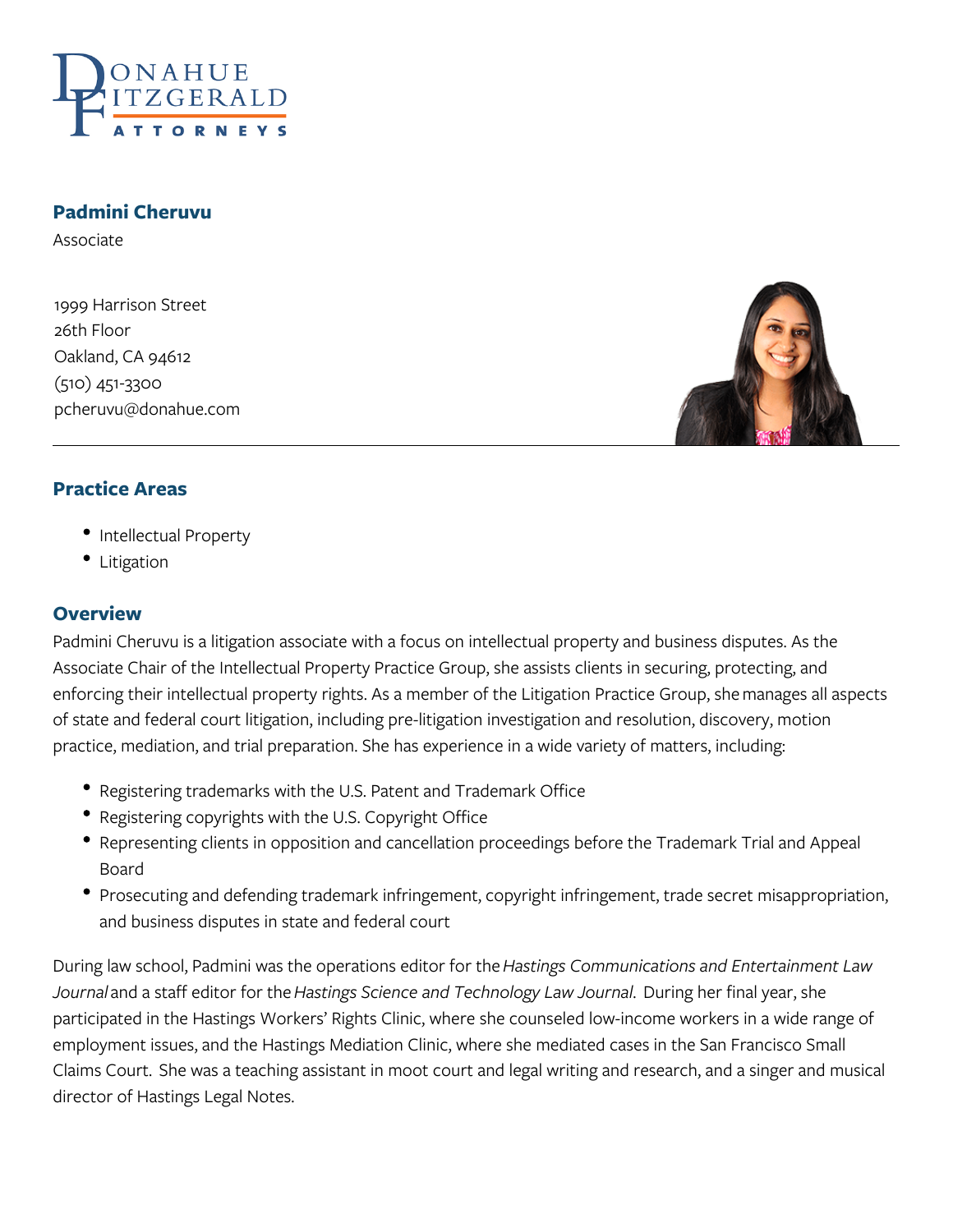## Padmini Cheruvu

## Professional & Community Affiliations

- Member, Alameda County Bar Association
- Member, South Asian Bar Association of Northern California

## Recognition

- Recipient, CALI Excellence flobastth egsucuvel Awardc@, Clinic
- Recipient, Witkin Award Negottlianstionnos a Chiolis eltut betimos on  $\mathbb C,$  linic

### Bar Admissions

California

### Courts

- U.S. District Court, Northern District of California
- U.S. District Court, Central District of California
- U.S. District Court, Eastern District of California
- U.S. District Court, Southern District of California

### Education

- J.D. University of California, Hastings College of Law, 2014
- . B. S. University of California, Los Angeles, 2011

#### Recent Articles/News

- . [The Impact of Romag Fasteners Inc. v. Fossil Inc.: Willfu](https://donahue.com/resources/publications/the-impact-of-romag-fasteners-inc-v-fossil-inc-willfulness-is-not-required-for-an-award-of-profits-in-trademark-infringement/)lness I [Trademark Inf](https://donahue.com/resources/publications/the-impact-of-romag-fasteners-inc-v-fossil-inc-willfulness-is-not-required-for-an-award-of-profits-in-trademark-infringement/)rimigagement 2020
- [The Continuing Impact of PhoneDog v. Kravitz on the Owner](https://donahue.com/resources/publications/four-years-later-continuing-impact-phonedog-v-kravitz-ownership-business-related-social-media-accounts/)ship , The North Bay Busi **20 ss** Legaria and Accounting Guide
- $\bullet$  [The Effects of the Defen](https://donahue.com/resources/publications/effects-defend-trade-secrets-act/)d ThTeand or ShedBraeyts BAussiness Lengard and Acc Guide
- [2015 California Employme](https://donahue.com/resources/publications/2015-california-employment-legislation-update-2/)nt Legislation Update
- [2016 California Employme](https://donahue.com/resources/publications/2016-california-employment-legislation-update/)nt Legislation Update